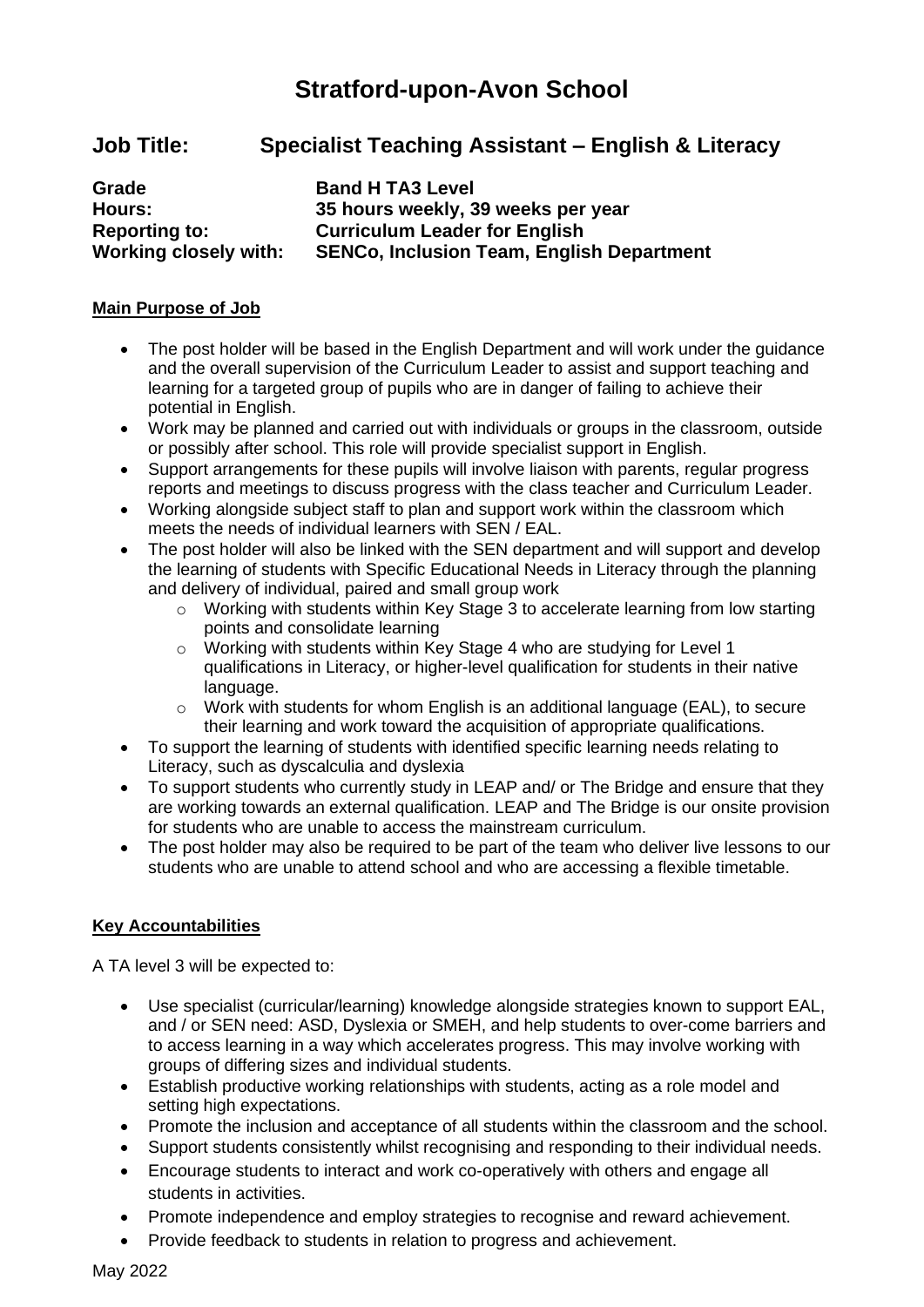- To assist subject and other support staff in using specialist strategies for students with EAL, or an SEN diagnosis, such as dyscalculia, dyslexia, ASD or SMEH
- Provide information and advice to enable students to make choices about their own learning.
- Monitor individual and group achievements of students with dyslexia, ASD or SMEH and feed back to the subject teacher.
- Contribute to the assessment of students by teachers through observation and reporting, maintaining accurate records of findings.
- Be actively involved in the day-to-day management of the learning environment of students with EAL or SEN, including the provision of specialist teaching materials and equipment where appropriate.
- Undertake regular professional development to keep up to date with the latest initiatives for working with students with dyslexia, ASD and SMEH
- Challenge and motivate students through promoting and reinforcing self-esteem.
- Attend Annual Review Meetings as appropriate.
- Undertake administrative tasks appropriate to the role of a TA3.

## **Support for the school:**

- Be aware of and comply with policies and procedures relating to child protection, health and safety and security, behaviour management, confidentiality and data protection, reporting all concerns to an appropriate person.
- Be aware of and support difference and ensure all students have equal access to opportunities to learn and develop.
- Contribute to the overall ethos/work/aims of the school.
- Attend and participate in regular meetings.
- Participate in training and other learning activities as required.
- Recognise own strengths and areas of expertise as required.
- Provide appropriate guidance and supervision and assist in the training and development of staff as appropriate.
- Supervise students on visits, trips and out of school activities as required
- Within own area of expertise or interest, take opportunities to lead extra-curricular or other activities.

Any other duty appropriate to the general area of operation and in line with the broad range of responsibilities and aptitudes expected

### **Other duties**

- Provide mentoring or other support for one or more students at Stratford upon Avon School
- Participate fully in the School's performance management programme
- Undertake any other duties commensurate with the level of the post at the direction of the SENCo, Inclusion Team and Curriculum Leader English
- This is a new post and there should be every expectation that aspects of the role may change and develop over time, within the general job weight defined.

## **Health and Safety**

- 1. At times this post involves dealing with students and visitors to the school, and responsibility for own health and safety and that of others will be of key importance
- 2. The post holder must have the moral courage to insist on appropriate safety standards within their area of influence, whilst not using Health and Safety as an excuse to water down the educational experience for the students.

## **General**

### **Entitlement to:**

- A clear line management and access to the immediate line manager.
- An annual performance review, which includes the setting of individual performance targets in line with the established school procedure.
- Time and opportunity for professional development, in an appropriate form.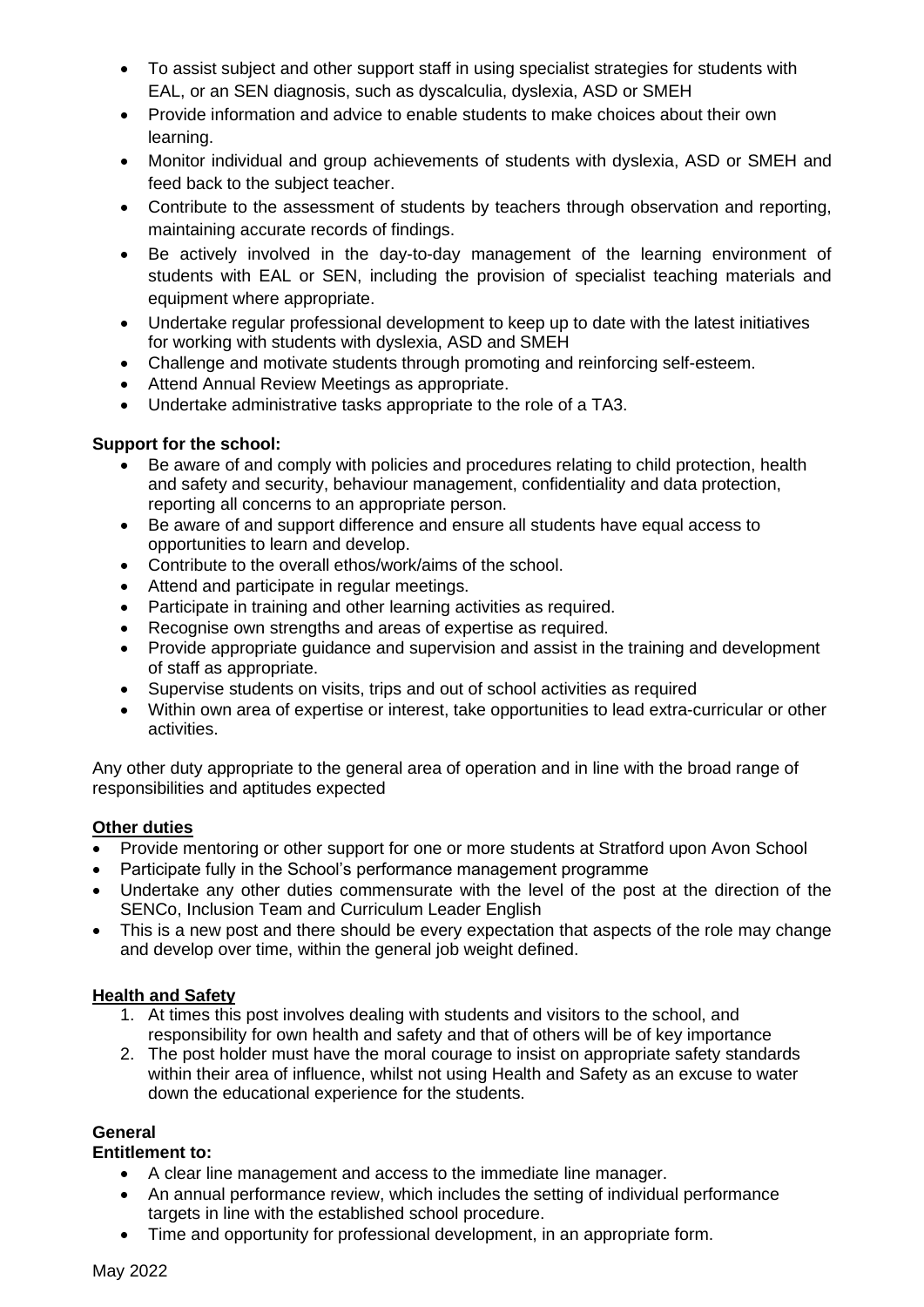## **Requirements**

- The postholder is expected to comply with the provisions of the Data Protection Act 1998 and other relevant legislation. Any information they have access to, or are responsible for, must be managed appropriately and any requirements for confidentiality and security observed. Information must not be disclosed to any person or Authority, for example a parent or the Police, without observing the correct procedure for disclosure as set out in the school's Data Protection Policy and Procedure
- Knowledge of and compliance with relevant school policies and procedures e.g. Health & Safety, No Smoking ,Acceptable Use of the Internet, procedure to gain authorisation for expenditure, privacy policies, Child Protection etc.
- Willingness to undertake training /professional development in-house or externally.
- Participation in the performance management system in force for all staff.

#### **Notes**

- Stratford-upon-Avon School reserves the right to alter the content of the job description to reflect changes to aspects of the role, without altering the general nature of the role or level of responsibility.
- The responsibilities detailed are subject to the terms and conditions laid down in the Contract of Employment for Support Staff.
- The job description summarises an indicative range of duties, responsibilities and outcomes, but does not seek to imply the relative priorities or the proportion of time to be spent on each.

## **Appendix 1**

## **Support Staff Posts**

### **Corporate**

- Support your line manager or team leader as required in maintaining a customer focus, efficient working, establishment and following of operating procedures, compliance with health and safety and other regulatory requirements, identifying desirable developments, and providing clear support in general for teaching and learning, student progress and wellbeing, and any external or collaborative arrangements with which the school is involved
- Contribute to the effective operation of support services
- Be prepared to share good practice with other schools and relevant bodies. This may include undertaking duties and work in other schools and at other locations
- As part of a team of support staff, provide assistance with the invigilation of examinations if required
- As a member of staff working in a school setting, have a duty to help keep young people safe and to protect them from sexual, physical and emotional harm and to take reasonable steps to ensure the safety and wellbeing of students

### **Working with Students**

- 1. As part of a team of support staff, provide assistance with a variety of other provision if required, such as supervision of private study, accompanying school visits, general staff duties etc.
- 2. Be prepared to engage in elements of guidance or instruction to students in line with specific job role, area of interest or expertise.

#### **Membership of Groups**

1. From time to time, take the opportunity to be involved in working groups, designed to enhance the learning or operational aspects of school life.